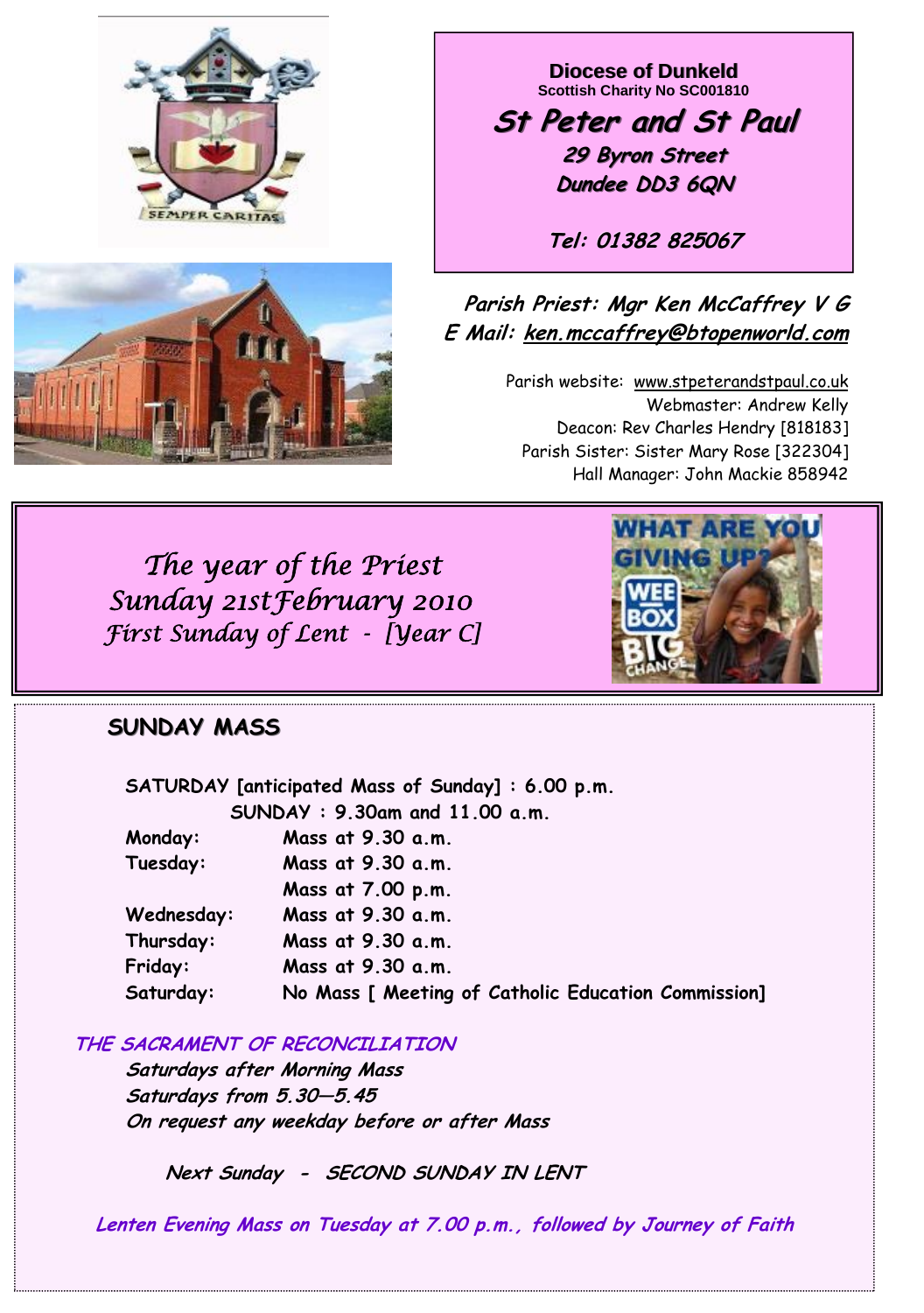### *COLLECTIONS*

14/01/10 £966.97

**Second Collection Today for SICK & RETIRED PRIESTS**

EUCHARISTIC ADORATION Eucharistic Adoration will CONTINUE on Wednesday of this week..

From after Mass until 4.30 p.m. Please try and pay a visit to the Blessed Sacrament

*CHILDREN'S LITURGY OF THE WORD*  There is no Liturgy of the Word for Children today due to the Rite of Enrolment

PLEASE PRAY FOR: **Joan Murphy, David Galloway, Alex Small & Winnie Young,** recently deceased; and for **James daily, Margaret daily, Irene Kiddie, Vena Smith, Ruby Low, Heidi Devlin, Susan Conway, John Willie, Eddie Berry, Patrick rice, Peter Duff, Lizzie Aitken, Liz Ross, May Greig, Margaret Nolan, & John Macgregor w**hose anniversaries occur at this time.

Pray also for: **Jeff Gilmartin, Nan Grant, May Bannon, Imelda Hughes, David Donnett & Nan Highes** who are in hospital.

And all our sick and housebound

SS Peter & Paul RC School Parent Council Fundraising Easter Bingo Sunday, 7th March, SS Peter & Paul Parish Centre, Eyes Down 7pm. Fantastic Prizes & Cake & Candy Sale

### RITE OF ENROLMENT

The Rite of Enrolment for children preparing for the Sacraments will take place today, the First Sunday of Lent, at 11 o'clock Mass.

Attendance at this Mass is required for all children who are preparing for First Confession, Confirmation and First Communion.

### RITE OF ELECTION

Those who are to be received into the Church in their parishes at Easter will gather in St Andrew's Cathedral for the Rite of Election today, First Sunday in Lent, at 3.00 p.m. In this Liturgy of the Word [not Mass] they will be received by the Vicar General, have their names enrolled and pointed towards the final stages of preparation for being baptised or received into the Church at Easter. This in an important event in the Church's Calendar. All are invited. We have three candidates from our parish.

> Catholic Papers are on sale at the back of the Church. Catholic Times is now £1.20 In this week's Scottish Catholic Observer: Archbishop Conti opposes assisted suicide bill in message to health care workers Irish hierarchy meet with Pope over abuse scandal MPs accuse BBC of pro-euthanasia stance Mary's Meals reports back from Haiti OPEN HOUSE ALSO AVAILABLE

#### **SILVER JUBILEE OF FR IAN WILSON**

**Fr Ian Will celebrate Mass to mark the Silver Jubilee of his ordination to the priesthood [He was ordained here in this parish] on Saturday 10th April at 6.00 p.m. This will be followed by a Reception in the Hall. If you would like to help plan this event, please speak to Deacon Charles or Mary Margaret Wilson.**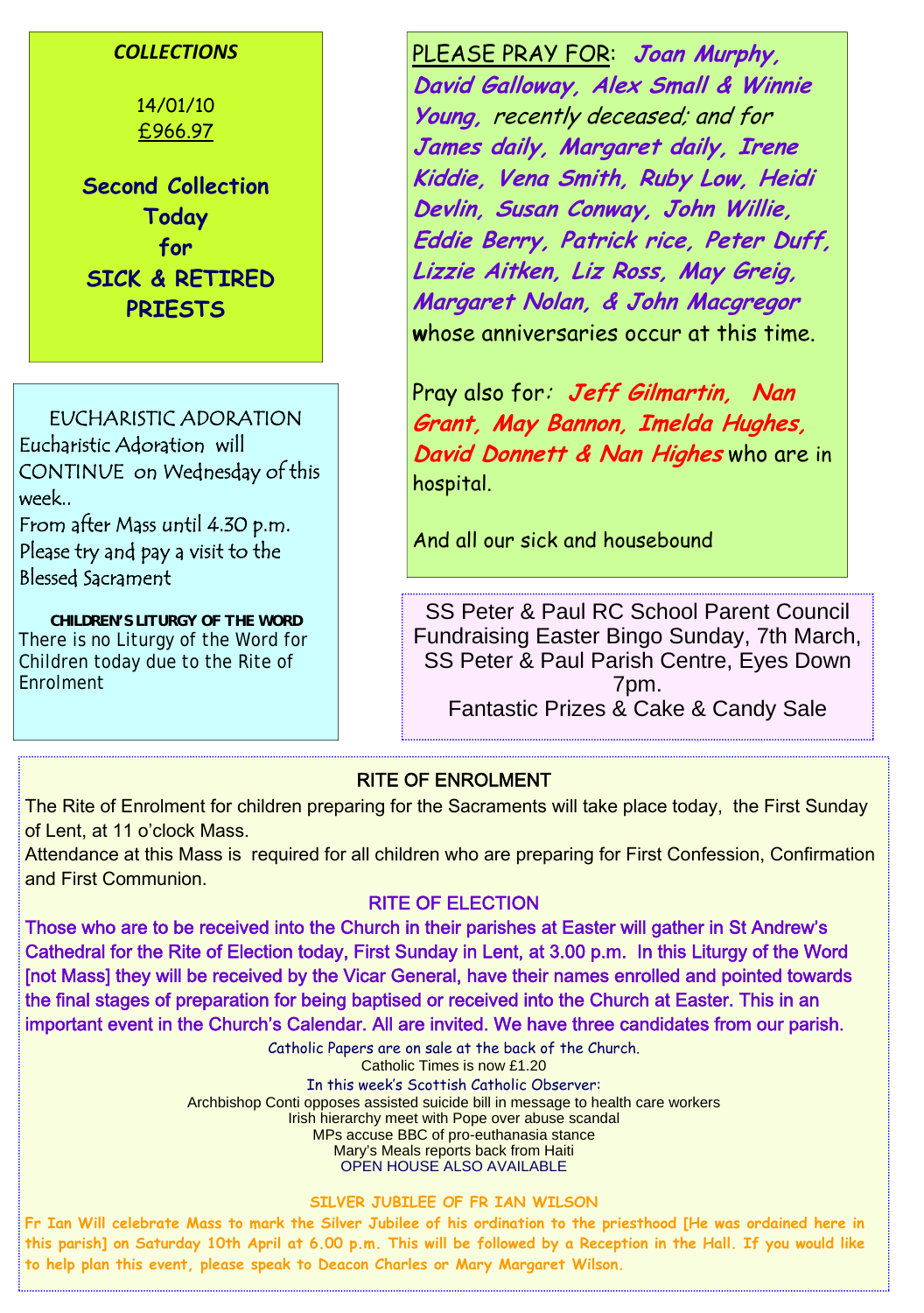#### **LOURDES DINNER & DANCE**

A Lourdes dinner and dance/reunion night has been planned for Saturday April 17th in Ss. Peter & Paul Parish Centre, Milton Street Dundee. If you have been to Lourdes before or are going this year or have had any part to play in this year's fundraising activities, you are invited to attend this multi-Parish gathering. The evening starts at 7pm and dinner will be served at 8pm. Afterwards there will be a mixed variety of music from Scottish music, to line dance and waltzes etc Tickets cost £10 per person. All enquiries to John Mackie 01382 858942. All money raised will go to the final phase of fundraising for this years Lourdes Pilgrimage.

#### **DIARY DATES FOR 2010 Sunday 28th March - PALM SUNDAY HOLY WEEK BEGINS Wednesday 31st March - First Confessions at 2.00 p.m. Wednesday 31st March - Mass of Chrism Thursday 29th April - Confirmations Thursday 13th May - Ascension Day Thursday 3rd June - Diocesan Education Mass Sunday 6th June - First Holy Communions**

#### **JOURNEY OF FAITH**

**The Journey of Faith has began and will continue each successive Tuesday until Tuesday 30th March. Anyone interested in becoming a full member of the Church, anyone interested in developing their own faith will be most welcome. The sessions will take place in the Little Chapel and run from 7.00 - 9.00. and begin with Mass in the Church. If you are interested in being part of this journey please give you name to Fr Ken, Deacon Charles or Sr Mary Rose.** 

If you are to hire the Parish Centre for any celebration or Social Event and you require the use of the bar, you must allow 28 days notice to obtain a Licence from the District Court.

The Pioneer and Total Abstinence Association of the Sacred Heart invite parishioners to make a short term pledge to abstain from all alcohol during Lent. Pledge promises are available in the Sacristy.

### DUNKELD DIOCESAN PILGRIMAGE TO LOURDES.

The annual Dunkeld Pilgrimage to Lourdes, led by Bishop Vincent, will be from 23—30th July this coming year. There will be a direct flight from Edinburgh. Further details are available on the Notice Board and in the Sacristy.

A Mass of Thanksgiving for priesthood and Intercession for Priests will take place in St Joseph's Convent Chapel, Lawside, on Saturday, 27th March

### **LENTEN EVENING MASSES**

**During the season of lent, there are opportunities for Evening Mass here in St Peter and St Paul's on Tuesdays at 7.00 p.m. This is an opportunity to come to Mass during the week for those who are working during the day.** 

### **Evening Mass also in St Joseph's on Wednesdays at 6.00 p.m.,**

**Friday of this week, 27th February is the anniversary of the Episcopal Ordination of Bishop Logan, who was ordained Bishop in St Andrew's Cathedral, on 26th February 1981. We congratulate our Bishop and continue to pray for his good health.**